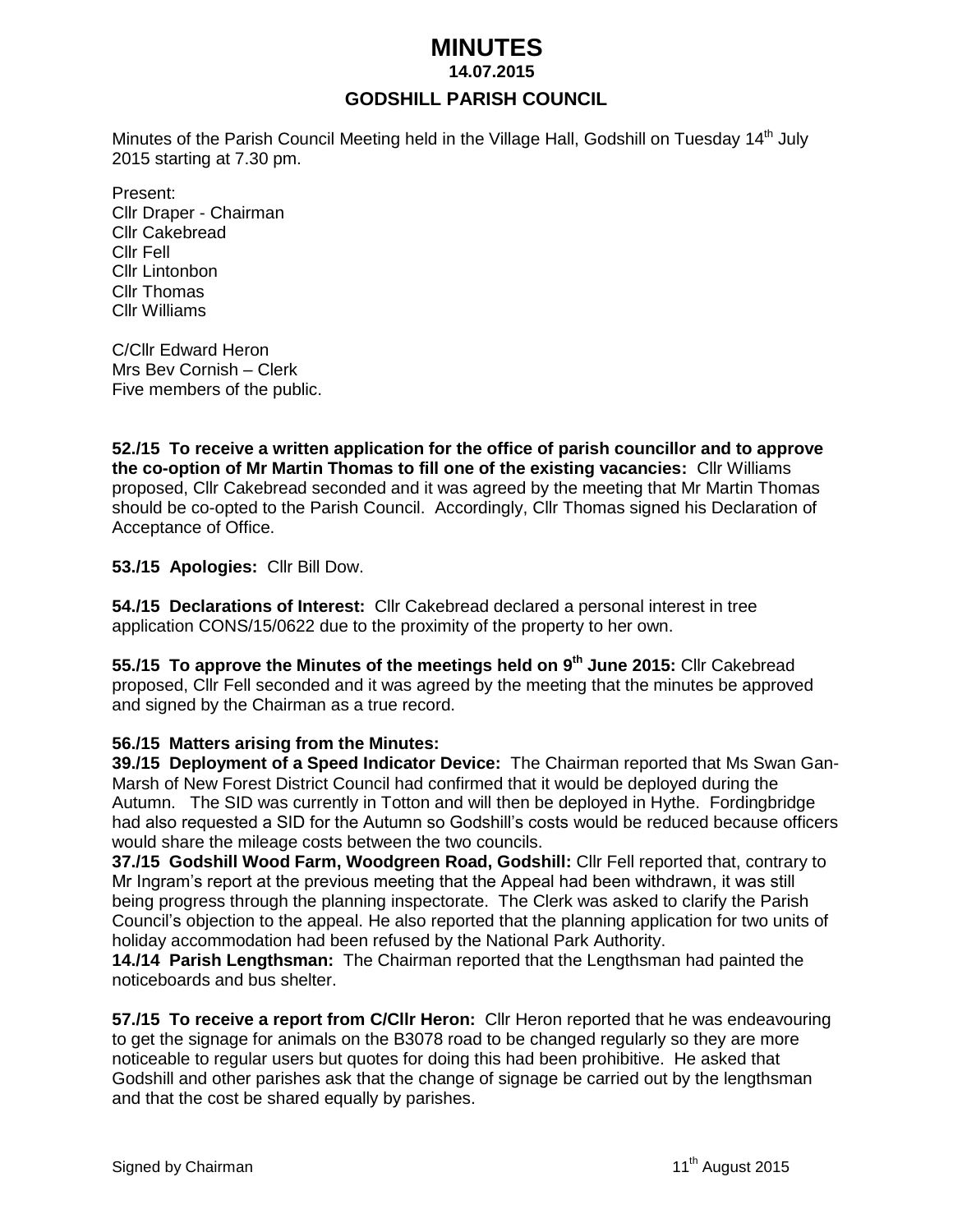Cllr Heron also said that the continued high level of casualties had led him to pursue the idea of putting average speed cameras along the B3078 but this would cost in the region of £1 million a camera. He said he had asked Hampshire County Council to look into it.

**58./15 Litter Warden Update – To receive a report from Mrs Sara Boyd:** Mrs Boyd said she had nothing to report.

#### **59./15 Public Forum - 15 minutes to receive any questions or statements from members of the public:**

Following a query raised by Mrs Cooper, Cllr Draper said he would be providing a report to the Council on his meeting with Tom Cumming of Sandy Balls later in the meeting.

## **60./15 Planning and Tree Works Applications:**

#### **Application No. 15/00519**

**Lampton Lodge, Southampton Road, Godshill – Change of use to single dwelling; addition of pitched roofs; alterations; partial demolition of existing extension. (Application for a Non Material Amendment to planning permission 14/00301):** Cllr Draper reported that this application had already been determined and approved by the National Park Authority.

#### **Application No. 15/00494**

**The Pink Cottage, Castle Hill, Godshill Wood - Single storey rear extension; porch; addition to existing porch:** Following a report from Cllr Fell, he proposed, Cllr Draper seconded and it was agreed by the meeting that the Parish Council should recommend approval for this application but would accept the decision of officers under their delegated powers.

#### **Application No. CONS/15/0622**

**22 Ling Ridge, Southampton Road, Godshill Fell - 4 x Cypresses, 1 Apple tree and 2 dead Apple trees. Fell 1 Horse Chestnut. Prune 1 Goat Willow:** Following a brief report from Cllr Draper, he proposed, Cllr Lintonbon seconded and it was agreed by the meeting with one abstention from Cllr Cakebread that the decision be left to the Tree Officer.

**61./15 To consider and agree on the draft response to Hampshire County Council's consultation on its draft Cycling Strategy:** Following circulation of a response prepared by Cllr Cakebread and the Clerk, Cllr Draper proposed, Cllr Fell seconded and it was approved by the meeting.

**62./15 To consider and agree on the draft response to Hampshire County Council's consultation on Oil and gas development and minerals and waste safeguarding:** Cllr Draper proposed, Cllr Fell seconded and it was agreed by the meeting that a response be delegated to Cllr Cakebread and the Clerk.

**63./15 To ratify the response sent to Hampshire County Council on 10th July on the proposed Sustrans Salisbury to New Forest Cycle route signing:** Cllr Cakebread reported that a response stating the Parish Council's objection to the proposals had been sent by the Clerk. Cllr Heron reported that he had also submitted an objection because the Moot Lane, Downton to Woodgreen route was unsuitable for family cycling. Cllr Draper proposed from the chair that the Parish Council's response be ratified.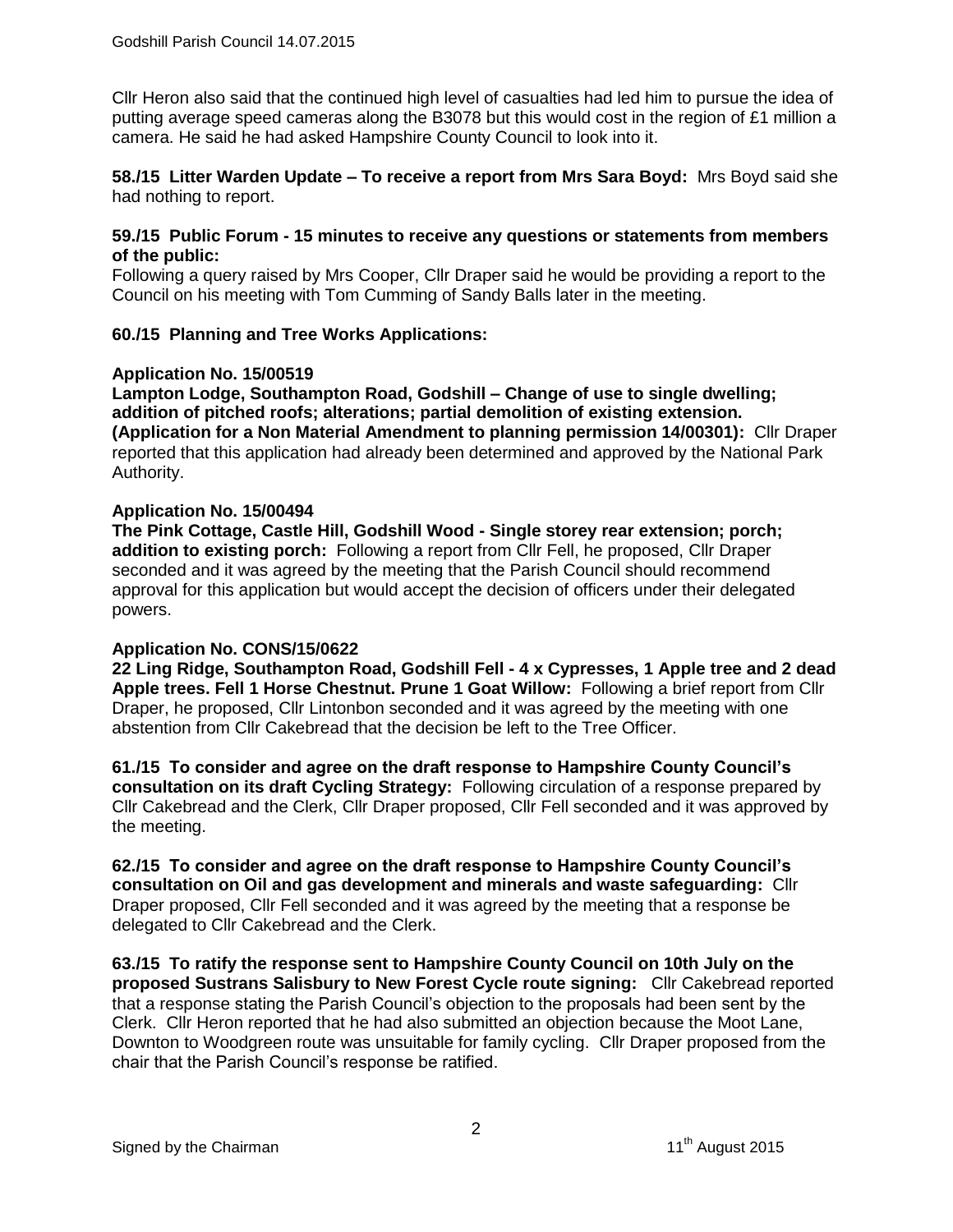**64./15 To consider what contribution should be made to a discussion on the proposed Latchmore restoration project at the September Consultative Panel meeting:** Following a lengthy discussion, comments from Cllr Heron and a briefing from Cllr Draper on his concerns about the potential damage to one of the most attractive parts of the National Park, Cllr Lintonbon proposed, Cllr Fell seconded and it was agreed by the meeting that Cllr Draper should raise those concerns at the forthcoming Consultative Panel meeting.

**65./15 To consider and adopt a new set of Standing Orders in line with the Model Standing Orders published by the National Association of Local Councils:** Cllr Draper proposed, Cllr Fell seconded and they were approved by the meeting.

**66./15 To consider and adopt a new set of Financial Regulations in line with the Financial Regulations published by the National Association of Local Councils:** Cllr Fell proposed, Cllr Lintonbon seconded and they were approved by the meeting.

**67./15 To consider a response to the Boundary Review taking account of comments from Cllr Edward Heron:** Cllr Edward Heron asked members to consider sending in personal responses and gave a brief explanation of the process of the Boundary Commission's electoral review to ensure that each county councillor had an equal number of electors in their division. He also said that with additional houses being built across Hampshire, some county councillor divisions were becoming very large but asked that the Parish Council supported no change to his division.

## **68./15 To approve the following payments:**

£132.19 – For Mrs Sara Boyd for pinch point maintenance and plants. Cllr Draper proposed, Cllr Fell seconded and they were approved by the meeting.

## **69./15 Finance & Policy**

The Council approved the following payments:

| Mrs S Boyd - For maintenance of Pinchpoints and plants | 132.19 | 100431 |
|--------------------------------------------------------|--------|--------|
| B Cornish - July Salary                                | 310.33 | 100432 |
| HM Revenue & Customs - Clerk's tax                     | 238.00 | 100433 |

# **Balances to be Approved and Noted as at 14.07.15:**

Current Account: £12,104.02 Deposit Account: £578.91 Cllr Draper proposed, Cllr Fell seconded and they were approved by the meeting.

# **70./15 Outside Bodies And Representation:**

**Sandy Balls:** Cllr Draper gave a brief report on a recent meeting and correspondence with Tom Cumming of Sandy Balls concerning the rectification of the damage caused to Mrs Cooper's holly trees which had not yet taken place. Cllr Heron confirmed that he would write separately to the Managing Director and may also take the opportunity to visit the holiday centre with an officer from the National Park Authority.

**New Forest Consultative Panel:** Cllr Draper gave a detailed report on a recent meeting at which two new members had been present, the revised Management Plan and the role, responsibilities and budget of the Forestry Commission had been discussed.

£ Cheque No.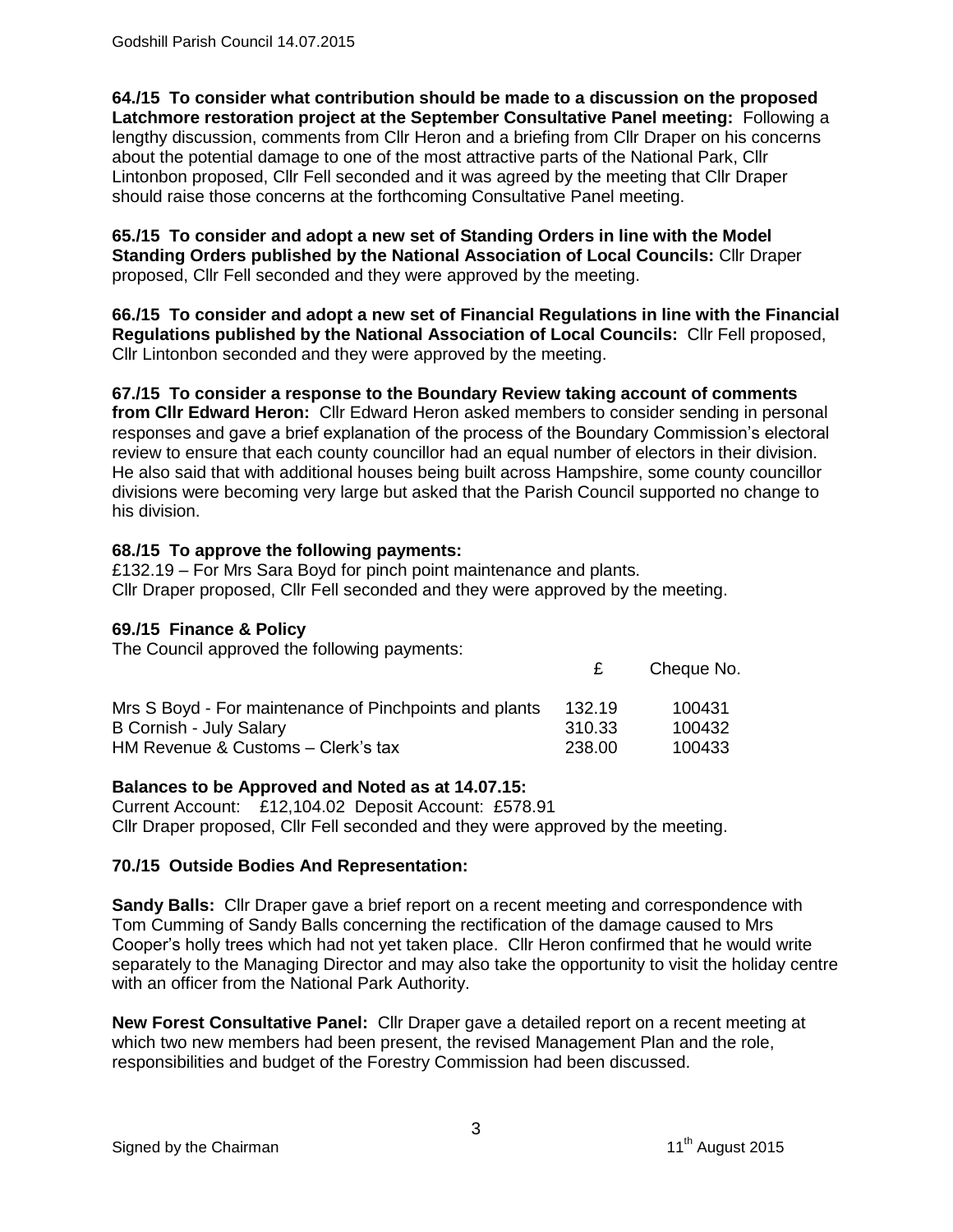**Western Escarpment Steering Group's Verge Project Group:** The Clerk gave a brief report on a recent meeting at which the collation of a number of identified sites where verge damage had occurred were considered for submission to a meeting of the Statutory Bodies in September, for instance the section of road from Telegraph Hill to Pound Bottom. She said that the Group had also sought comments from parishes on the draft Verge Damage Leaflet which would be given to residents, businesses etc to alert them to the problem and parishes were asked to photograph their part of the Western Escarpment Conservation Area so that a record could be built up for future reference.

**Hampshire County Council Annual Service at Winchester Cathedral:** Cllr Draper gave a brief report on a well-attended and enjoyable service and reception to which he had been accompanied by the Clerk.

## **71./15 Correspondence.**

- 1 Land Use Consultants Ltd Two emails from Mr Ben Miller regarding the public exhibition for the Latchmore EIA. The first email apologises for it being deferred until September and the second confirming the date for the exhibition as Tuesday 15th September at Hyde Church Community Centre at a time to be determined.
- 2 New Forest District Council An email from Mr James Ives advising that the District Council will be commencing work on the Local Plan Review which will plan for the future needs of the district up to 2036 and attaching a Scoping Report for the Review on which it was seeking parish council comments with the deadline of 3rd August.
- 3 New Forest District Council An email providing a link to the glass collection calendar up to June 2016.
- 4 Hampshire Association of Local Councils An email from Ms Louise Channell advising of the work being done by HALC to help members prepare for the workplace pensions changes ie step by step guide, workshops in September and October on which they will provide more details in the coming weeks.
- 5 New Forest National Park Authority An email from Ms Ann Wood advising of the changes to the online planning application pages due to a change of software.
- 6 Hampshire County Council An email from Mr Alastair Macadam attaching proposed route signage and a consultation on Wiltshire Council's proposed Salisbury to New Forest Cycle routes.
- 7 Cllr Edward Heron A copy email to Mr Alastair Macadam advising of his objection to the signage for the proposed Salisbury to New Forest Cycle routes.
- 8 Mrs Anne Dobson An email expressing concern about the overgrown footpath from the Fighting Cocks to Sandy Balls and requesting that the Parish Council asks residents to cut back their hedges and also for highways to cut back the verge.
- 9 New Forest Association of Local Councils An email from Mr Steve Avery to Graham Flexman of NFALC advising of a Planning Training Day being run for parish and town councillors at Lyndhurst Community Centre on Tuesday 22nd September and confirming more details will follow in the w/c13th July.
- 10 New Forest District Council An email from Mr Paul Weston advising of a consultation on the review of the statement of Gambling Policy which started on 3rd July and will end on 18th September.
- 11 New Forest National Park Authority An email from Ms Jo Murphy advising of the Annual Authority Meeting being held at 10.30 pm on 16th July 2015 in the Council Chamber at Lymington Town Hall and attaching the Agenda.
- 12 Came & Company An email from Mr Peter Came advising that Came & Co have joined the Stackhouse Poland Group from this month.